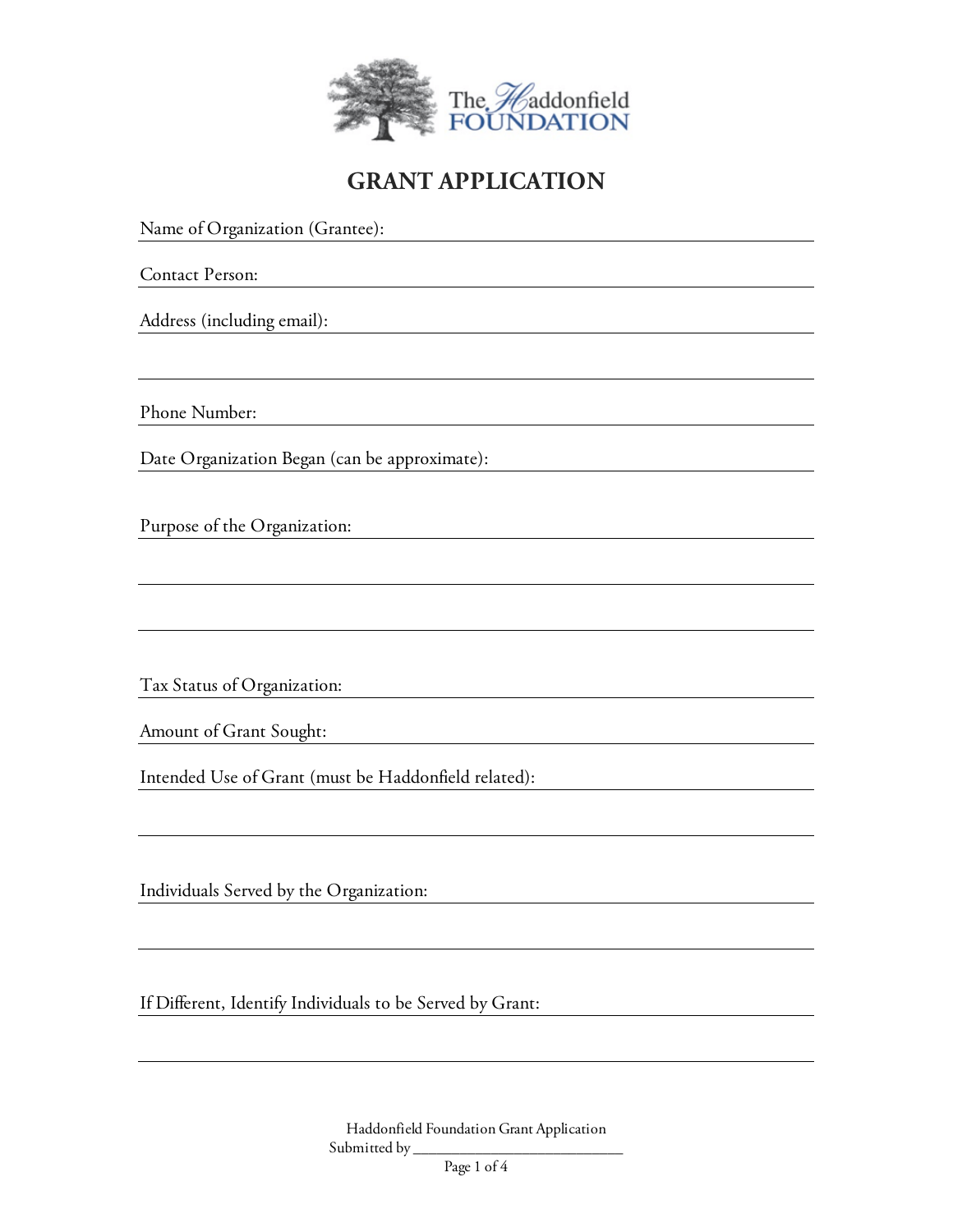

Identify Names and Addresses of Other Officers or Executive Committee of the Organization:

Describe Fundraising Efforts in the Past:

Describe Future Fundraising Efforts:

Provide a breakdown of expenses and income including sources for last year and current year:

Any other comments regarding why you are seeking assistance from the Haddonfield Foundation:

Attachments: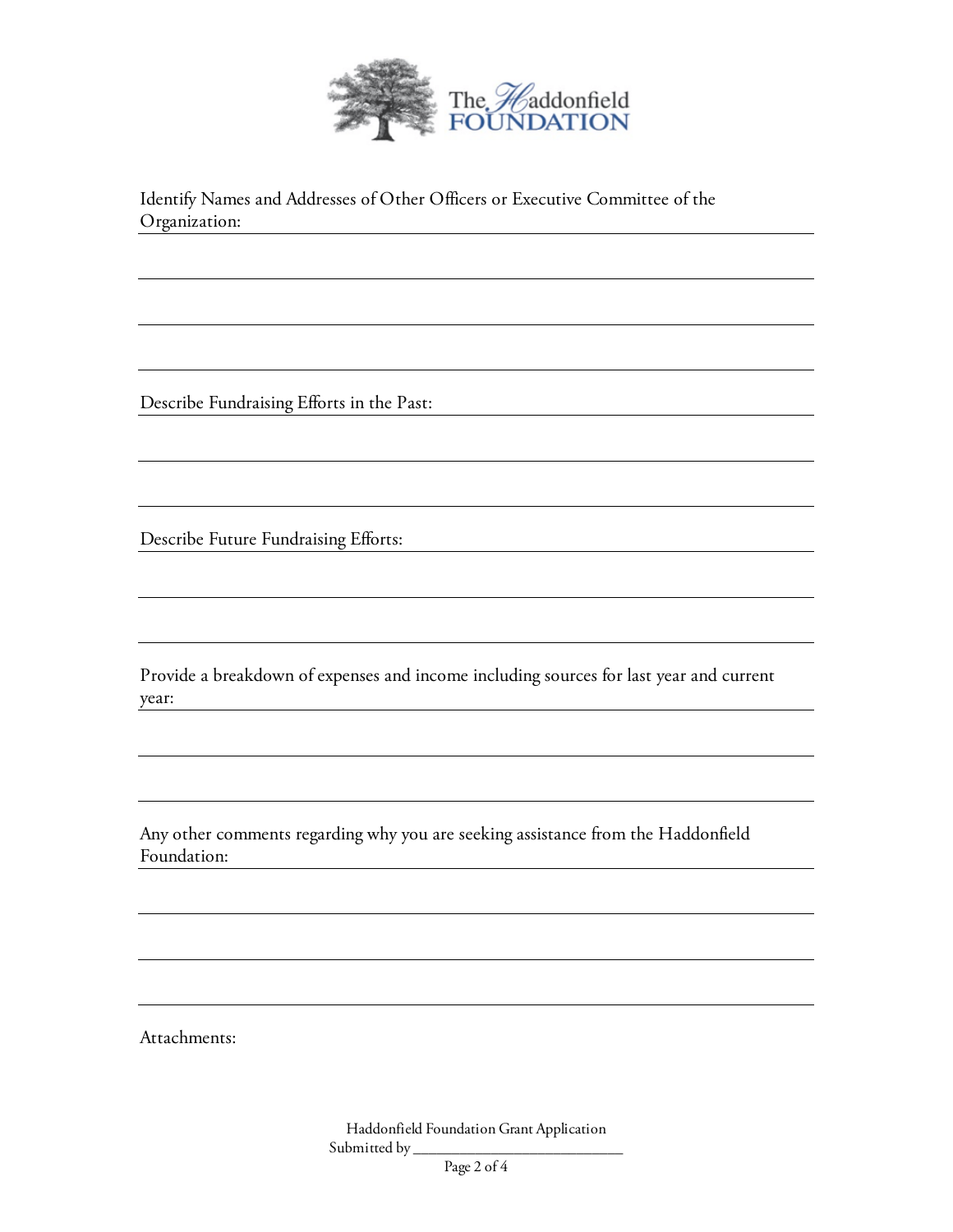

Grant Application Submitted By:

Name:

Signature:

Title:

Date Submitted:

## **ACTION TAKEN BY THE BOARD OF THE HADDONFIELD FOUNDATION:**

A grant of \$ \_\_\_\_\_\_\_\_\_\_\_\_\_\_\_ is awarded to \_\_\_\_\_\_\_\_\_\_\_\_\_\_\_\_\_\_\_\_\_\_\_\_\_ ("the Grantee") by the Haddonfield Foundation for the following purpose:

Subject to the following:

The Haddonfield Foundation is a  $501(c)(3)$  non-profit organization. In order to protect this designation the board seeks to ensure that organizations receiving grants meet certain conditions. All applicants must agree as follows:

- A. (If appropriate) Grantee confirms that it is an organization that is recognized by the Internal Revenue Service (the "IRS") as a public charity under sections  $501(c)(3)$ and  $509(a)(1)$ ,  $(2)$ , or  $(3)$  of the Internal Revenue Code (the "Code"), and Grantee will inform the Haddonfield Foundation immediately of any change in, or IRS proposed or actual revocation of, its tax status.
- B. This grant must be used for the project identified above, as described in the Grantee's proposal, and may not be expended for any other purposes without the Foundation's prior written approval.